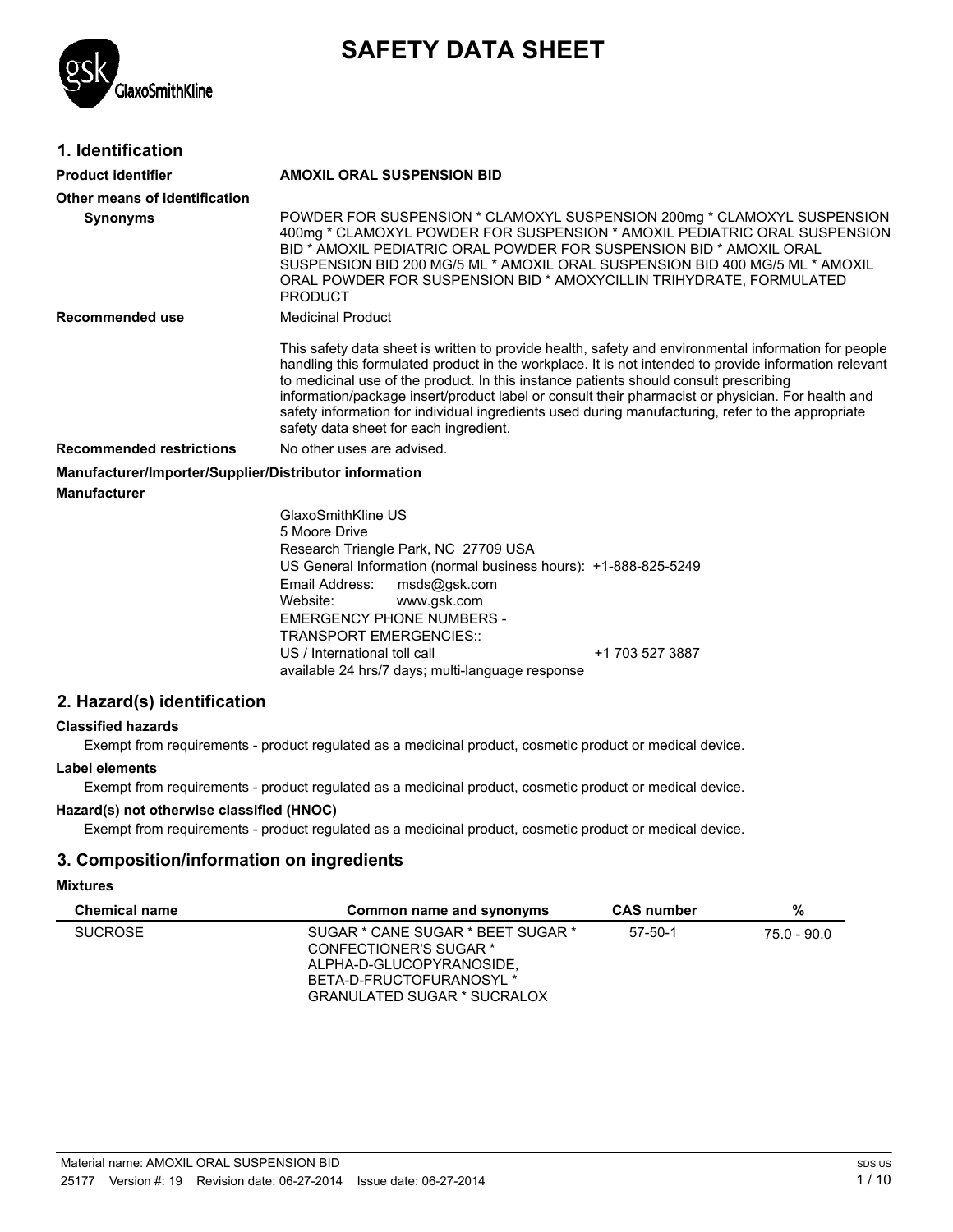| <b>Chemical name</b><br>Common name and synonyms |                                                                                                                                                                                                                                                                                                                                                                                                                                                                                                                                                                                                                                                                                                      | <b>CAS number</b><br>$\%$ |               |
|--------------------------------------------------|------------------------------------------------------------------------------------------------------------------------------------------------------------------------------------------------------------------------------------------------------------------------------------------------------------------------------------------------------------------------------------------------------------------------------------------------------------------------------------------------------------------------------------------------------------------------------------------------------------------------------------------------------------------------------------------------------|---------------------------|---------------|
| AMOXICILLIN TRIHYDRATE                           | (2S-(2ALPHA,5ALPHA,6BETA(S*)))-4-THIA-<br>1-AZABICYCLO(3. 2.0)HEPTANE-2-<br>CARBOXYLIC ACID,<br>6-((AMINO(4-HYDROXYPHENYL)ACETYL)<br>AMINO)-3,3-DIMETHYL- 7-OXO-,<br><b>TRIHYDRATE *</b><br>(2S, 5R, 6R)-6-(R-(-)-2, AMINO-2-(P-HYDROX<br>YPHENYL) ACETAM IDO)-3,3-DIMETHYL<br>-7-OXO-4-THIA-1-AZABICYCLO(3.2.0)HEP<br>TANE-2-CARBOXYLIC ACID TRIHYDRATE<br>4-THIA-1-AZABICYCLO(3.2.0)HEPTANE-2-<br>CARBOXYLIC ACID, 6-((AMINO(4-<br>HYDROXYPHENYL)ACETYL)AMINO)-3,3-D<br>IMETHYL-7-OXO-, TRIHYDRATE, (2S-<br>$(2ALPHA, 5ALPHA, 6BETA(S^*)))$ - *<br>ALPHA-AMINO-P-HYDROXYBENZYLPENI<br>CILLIN TRIHYDRATE * AX 250 * BRL-2333 *<br>J1030 * RTECS XH8310000 * AMOXICILLIN<br>* AMOXYCILLIN TRIHYDRATE | 61336-70-7                | $11.0 - 20.0$ |
| <b>MONOBASIC SODIUM CITRATE</b>                  | 1,2,3-PROPANETRICARBOXYLIC ACID,<br>2-HYDROXY-, DISODIUM SALT *<br>2-HYDROXY-1,2,3-PROPANETRICARBOX<br>YLIC ACID, DISODIUM SALT * CITRIC<br>ACID, DISODIUM SALT * DISODIUM<br>CITRATE * DISODIUM HYDROGEN<br>CITRATE * DISODIUM MONOHYDROGEN<br>CITRATE * SODIUM CITRATE *<br>C6H5NA3O7 * OHS76563 * RTECS<br>GE7580000                                                                                                                                                                                                                                                                                                                                                                              | 144-33-2                  | 1.0           |
| <b>SILICON DIOXIDE</b>                           | SILICA * SILICA GEL * AMORPHOUS<br>SILICA * DIATOMACEOUS EARTH *<br>INFUSORIAL EARTH * CAB-O-SIL M-5                                                                                                                                                                                                                                                                                                                                                                                                                                                                                                                                                                                                 | 7631-86-9                 | 1.0           |
| SODIUM BENZOATE                                  | BENZOIC ACID, SODIUM SALT *<br>BENZOATE OF SODA * SODUIM BENZOIC<br>ACID * RTECS DH6650000 * GR 33388B                                                                                                                                                                                                                                                                                                                                                                                                                                                                                                                                                                                               | 532-32-1                  | 1.0           |
| <b>XANTHAN GUM</b>                               | ACTIGUM CX 9 * BIOPOLYMER XB-23<br>XANTHAN GUM * BIOZAN R * ENORFLO X<br>* FLOCON 1035 * GALAXY XB * KELFLO *<br>KELTROL (GUM) * KELZAN * KENTROL *<br>POLYSACCHARIDE B 1459 * RHODOPOL<br>23 * XANFLOOD * XANTHOMONAS GUM                                                                                                                                                                                                                                                                                                                                                                                                                                                                           | 11138-66-2                | 1.0           |
| Other components below reportable levels         |                                                                                                                                                                                                                                                                                                                                                                                                                                                                                                                                                                                                                                                                                                      |                           | 1.0           |

\*Designates that a specific chemical identity and/or percentage of composition has been withheld as a trade secret.

### **4. First-aid measures**

| <b>Inhalation</b>                                               | Remove victim to fresh air and keep at rest in a position comfortable for breathing. For breathing<br>difficulties, oxygen may be necessary. Do not use mouth-to-mouth method if victim inhaled the<br>substance. Induce artificial respiration with the aid of a pocket mask equipped with a one-way<br>valve or other proper respiratory medical device. If experiencing respiratory symptoms: Call a<br>POISON CENTER or doctor/physician. |
|-----------------------------------------------------------------|-----------------------------------------------------------------------------------------------------------------------------------------------------------------------------------------------------------------------------------------------------------------------------------------------------------------------------------------------------------------------------------------------------------------------------------------------|
| <b>Skin contact</b>                                             | Remove contaminated clothing immediately and wash skin with soap and water. In case of<br>eczema or other skin disorders: Seek medical attention and take along these instructions. For<br>minor skin contact, avoid spreading material on unaffected skin.                                                                                                                                                                                   |
| Eye contact                                                     | Do not rub eyes. Rinse with water. Get medical attention if irritation develops and persists.                                                                                                                                                                                                                                                                                                                                                 |
| Ingestion                                                       | Call a POISON CENTER or doctor/physician if you feel unwell.                                                                                                                                                                                                                                                                                                                                                                                  |
| <b>Most important</b><br>symptoms/effects, acute and<br>delayed | Possible effects of overexposure in the workplace include: symptoms of hypersensitivity (such as<br>skin rash, hives, itching, and difficulty breathing), nausea, vomiting, diarrhoea.                                                                                                                                                                                                                                                        |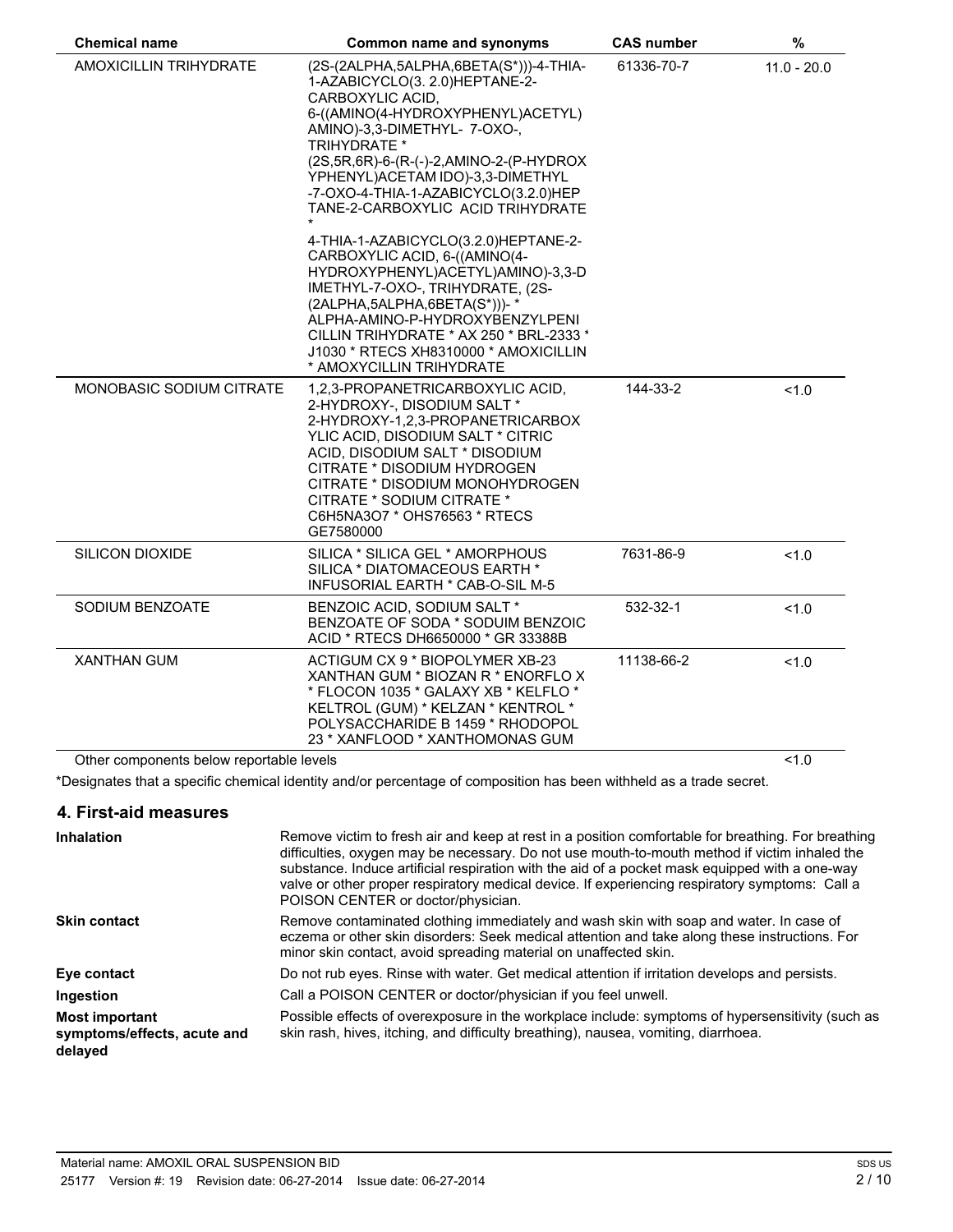| Indication of immediate<br>medical attention and special<br>treatment needed     | Provide general supportive measures and treat symptomatically. Symptoms may be delayed.<br>Medical treatment in cases of overexposure should be treated as an overdose of penicillin<br>antibiotic. In allergic individuals, exposure to this material may require treatment for initial or<br>delayed allergic symptoms and signs. This may include immediate and/or delayed treatment of<br>anaphylactic reactions. Treat according to locally accepted protocols. For additional guidance,<br>refer to the local poison control information centre. This material may cause or aggravate allergy to<br>penicillin antibiotics. The need for pre-placement and periodic health surveillance must be<br>determined by risk assessment. Following assessment, if the risk of exposure is considered<br>significant then exposed individuals should receive health surveillance focused on detecting<br>respiratory symptoms and including respiratory function testing.<br>In the event of overexposure, individuals should receive post exposure health surveillance focused<br>on detecting respiratory conditions and other allergy symptoms. Ocular symptoms may be<br>indicative of allergic reaction. Pulmonary symptoms may indicate allergic reaction or asthma. |  |  |
|----------------------------------------------------------------------------------|--------------------------------------------------------------------------------------------------------------------------------------------------------------------------------------------------------------------------------------------------------------------------------------------------------------------------------------------------------------------------------------------------------------------------------------------------------------------------------------------------------------------------------------------------------------------------------------------------------------------------------------------------------------------------------------------------------------------------------------------------------------------------------------------------------------------------------------------------------------------------------------------------------------------------------------------------------------------------------------------------------------------------------------------------------------------------------------------------------------------------------------------------------------------------------------------------------------------------------------------------------------------------|--|--|
| <b>General information</b>                                                       | In the case of accident or if you feel unwell, seek medical advice immediately (show the label<br>where possible). Wash contaminated clothing before reuse.                                                                                                                                                                                                                                                                                                                                                                                                                                                                                                                                                                                                                                                                                                                                                                                                                                                                                                                                                                                                                                                                                                              |  |  |
| 5. Fire-fighting measures                                                        |                                                                                                                                                                                                                                                                                                                                                                                                                                                                                                                                                                                                                                                                                                                                                                                                                                                                                                                                                                                                                                                                                                                                                                                                                                                                          |  |  |
| Suitable extinguishing media                                                     | Alcohol resistant foam. Water spray. Water fog. Dry chemical powder. Apply extinguishing media<br>carefully to avoid creating airborne dust.                                                                                                                                                                                                                                                                                                                                                                                                                                                                                                                                                                                                                                                                                                                                                                                                                                                                                                                                                                                                                                                                                                                             |  |  |
| Unsuitable extinguishing<br>media                                                | Carbon dioxide (CO2).                                                                                                                                                                                                                                                                                                                                                                                                                                                                                                                                                                                                                                                                                                                                                                                                                                                                                                                                                                                                                                                                                                                                                                                                                                                    |  |  |
| Specific hazards arising from<br>the chemical                                    | Explosion hazard: Avoid generating dust; fine dust dispersed in air in sufficient concentrations and<br>in the presence of an ignition source is a potential dust explosion hazard.                                                                                                                                                                                                                                                                                                                                                                                                                                                                                                                                                                                                                                                                                                                                                                                                                                                                                                                                                                                                                                                                                      |  |  |
| Special protective equipment<br>and precautions for firefighters                 | Self-contained breathing apparatus and full protective clothing must be worn in case of fire.                                                                                                                                                                                                                                                                                                                                                                                                                                                                                                                                                                                                                                                                                                                                                                                                                                                                                                                                                                                                                                                                                                                                                                            |  |  |
| <b>Fire-fighting</b><br>equipment/instructions                                   | In case of fire and/or explosion do not breathe fumes. Move containers from fire area if you can do<br>so without risk. Use water spray to cool unopened containers.                                                                                                                                                                                                                                                                                                                                                                                                                                                                                                                                                                                                                                                                                                                                                                                                                                                                                                                                                                                                                                                                                                     |  |  |
| <b>Specific methods</b>                                                          | Use standard firefighting procedures and consider the hazards of other involved materials.                                                                                                                                                                                                                                                                                                                                                                                                                                                                                                                                                                                                                                                                                                                                                                                                                                                                                                                                                                                                                                                                                                                                                                               |  |  |
| <b>General fire hazards</b>                                                      | Assume that this product is capable of sustaining combustion. May form combustible dust<br>concentrations in air.                                                                                                                                                                                                                                                                                                                                                                                                                                                                                                                                                                                                                                                                                                                                                                                                                                                                                                                                                                                                                                                                                                                                                        |  |  |
| 6. Accidental release measures                                                   |                                                                                                                                                                                                                                                                                                                                                                                                                                                                                                                                                                                                                                                                                                                                                                                                                                                                                                                                                                                                                                                                                                                                                                                                                                                                          |  |  |
| <b>Personal precautions,</b><br>protective equipment and<br>emergency procedures | Keep unnecessary personnel away. Keep people away from and upwind of spill/leak. Keep out of<br>low areas. Dust deposits should not be allowed to accumulate on surfaces, as these may form an<br>explosive mixture if they are released into the atmosphere in sufficient concentration. Use only<br>non-sparking tools. Wear appropriate protective equipment and clothing during clean-up. Avoid<br>inhalation of dust from the spilled material. Use a NIOSH/MSHA approved respirator if there is a<br>risk of exposure to dust/fume at levels exceeding the exposure limits. Do not touch damaged<br>containers or spilled material unless wearing appropriate protective clothing. Ensure adequate                                                                                                                                                                                                                                                                                                                                                                                                                                                                                                                                                                 |  |  |

ventilation. Local authorities should be advised if significant spillages cannot be contained. For personal protection, see section 8 of the SDS. **Methods and materials for containment and cleaning up** Eliminate all ignition sources (no smoking, flares, sparks, or flames in immediate area). Take precautionary measures against static discharge. Use only non-sparking tools. Avoid dispersal of dust in the air (i.e., clearing dust surfaces with compressed air). Stop the flow of material, if this is without risk.

> Large Spills: Wet down with water and dike for later disposal. If sweeping of a contaminated area is necessary use a dust suppressant agent which does not react with the product. Collect dust using a vacuum cleaner equipped with HEPA filter. Minimize dust generation and accumulation. Prevent entry into waterways, sewer, basements or confined areas. Following product recovery, flush area with water.

Small Spills: Sweep up or vacuum up spillage and collect in suitable container for disposal.

Never return spills to original containers for re-use. For waste disposal, see section 13 of the SDS. **Environmental precautions** Avoid discharge into drains, water courses or onto the ground.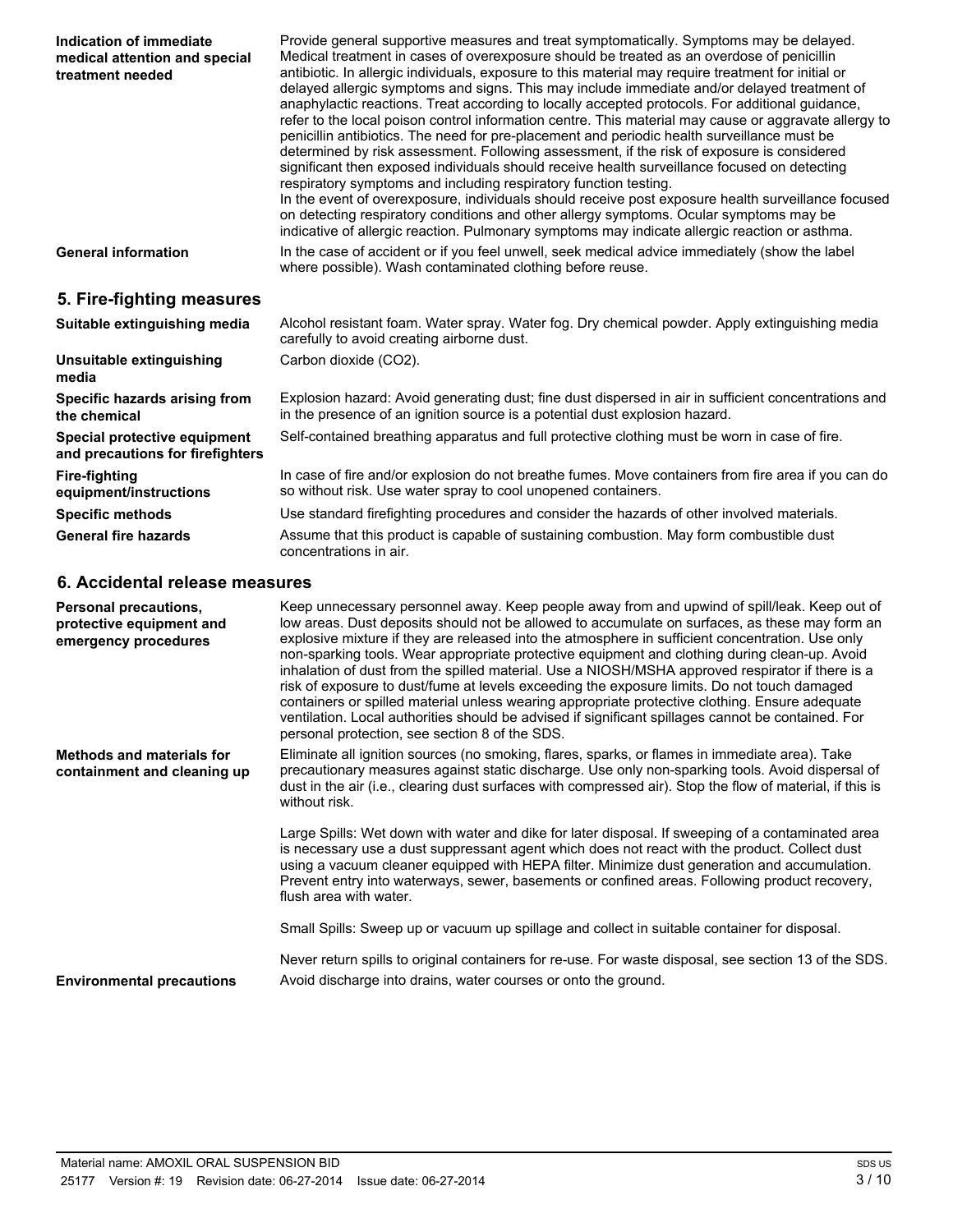### **7. Handling and storage**

**Precautions for safe handling** Keep away from heat/sparks/open flames/hot surfaces. - No smoking. Explosion-proof general and local exhaust ventilation. Minimize dust generation and accumulation. Avoid significant deposits of material, especially on horizontal surfaces, which may become airborne and form combustible dust clouds and may contribute to secondary explosions. Routine housekeeping should be instituted to ensure that dusts do not accumulate on surfaces. Dry powders can build static electricity charges when subjected to the friction of transfer and mixing operations. Provide adequate precautions, such as electrical grounding and bonding, or inert atmospheres. Avoid breathing dust. Avoid contact with eyes. Avoid prolonged exposure. Wear appropriate personal protective equipment. Observe good industrial hygiene practices.

**Conditions for safe storage, including any incompatibilities**

Keep away from heat, sparks and open flame. Keep containers tightly closed in a dry, cool and well-ventilated place. Store away from incompatible materials (see Section 10 of the SDS).

### **8. Exposure controls/personal protection**

#### **Occupational exposure limits**

| <b>GSK</b><br><b>Components</b>                                   | <b>Type</b> | Value                      | <b>Note</b>                                                       |
|-------------------------------------------------------------------|-------------|----------------------------|-------------------------------------------------------------------|
| <b>AMOXICILLIN</b><br><b>TRIHYDRATE (CAS</b><br>61336-70-7)       | 15 MIN STEL | 100 mcg/m3                 |                                                                   |
|                                                                   | OHC         | 3<br>3                     | <b>SKIN SENSITISER</b><br><b>RESPIRATORY</b><br><b>SENSITISER</b> |
| <b>MONOBASIC SODIUM</b><br>CITRATE (CAS 144-33-2)                 | 8 HR TWA    | 5000 mcg/m3                |                                                                   |
|                                                                   | OHC         | 1                          |                                                                   |
| SILICON DIOXIDE (CAS<br>7631-86-9)                                | OHC         | 1                          |                                                                   |
| SODIUM BENZOATE (CAS<br>$532-32-1)$                               | 8 HR TWA    | 5000 mcg/m3                |                                                                   |
|                                                                   | OHC         | 1                          |                                                                   |
| XANTHAN GUM (CAS<br>11138-66-2)                                   | OHC         | $\mathbf{1}$               |                                                                   |
| US. OSHA Table Z-1 Limits for Air Contaminants (29 CFR 1910.1000) |             |                            |                                                                   |
| <b>Components</b>                                                 | <b>Type</b> | Value                      | <b>Form</b>                                                       |
| <b>SUCROSE (CAS 57-50-1)</b>                                      | PEL         | $5$ mg/m $3$<br>15 mg/m3   | Respirable fraction.<br>Total dust.                               |
| US. OSHA Table Z-3 (29 CFR 1910.1000)                             |             |                            |                                                                   |
| <b>Components</b>                                                 | <b>Type</b> | Value                      |                                                                   |
| SILICON DIOXIDE (CAS<br>7631-86-9)                                | <b>TWA</b>  | $0.8$ mg/m $3$             |                                                                   |
|                                                                   |             | 20 millions of<br>particle |                                                                   |
| <b>US. ACGIH Threshold Limit Values</b>                           |             |                            |                                                                   |
| <b>Components</b>                                                 | <b>Type</b> | Value                      |                                                                   |
| <b>SUCROSE (CAS 57-50-1)</b>                                      | <b>TWA</b>  | 10 mg/m3                   |                                                                   |
| US. NIOSH: Pocket Guide to Chemical Hazards                       |             |                            |                                                                   |
| <b>Components</b>                                                 | <b>Type</b> | Value                      | Form                                                              |
| SILICON DIOXIDE (CAS<br>7631-86-9)                                | <b>TWA</b>  | $6$ mg/m $3$               |                                                                   |
| <b>SUCROSE (CAS 57-50-1)</b>                                      | <b>TWA</b>  | $5$ mg/m $3$<br>10 mg/m3   | Respirable.<br>Total                                              |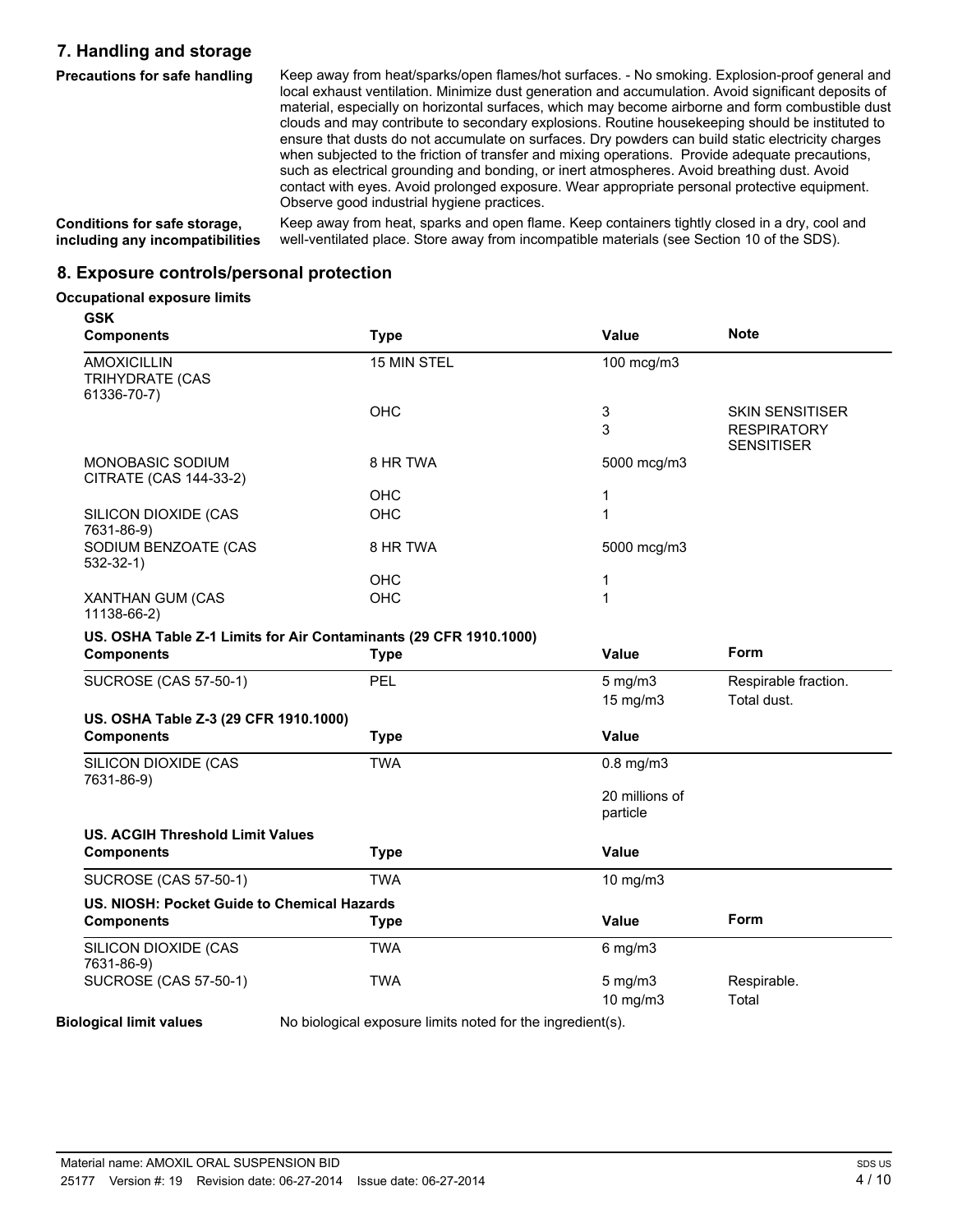| Appropriate engineering<br>controls      | Good general ventilation (typically 10 air changes per hour) should be used. Ventilation rates<br>should be matched to conditions. If applicable, use process enclosures, local exhaust ventilation,<br>or other engineering controls to maintain airborne levels below recommended exposure limits. If<br>exposure limits have not been established, maintain airborne levels to an acceptable level.<br>Ventilation should be sufficient to effectively remove and prevent buildup of any dusts or fumes<br>that may be generated during handling or thermal processing. If engineering measures are not<br>sufficient to maintain concentrations of dust particulates below the Occupational Exposure Limit<br>(OEL), suitable respiratory protection must be worn. An Exposure Control Approach (ECA) is<br>established for operations involving this material based upon the OEL/Occupational Hazard<br>Category and the outcome of a site- or operation-specific risk assessment. |
|------------------------------------------|-----------------------------------------------------------------------------------------------------------------------------------------------------------------------------------------------------------------------------------------------------------------------------------------------------------------------------------------------------------------------------------------------------------------------------------------------------------------------------------------------------------------------------------------------------------------------------------------------------------------------------------------------------------------------------------------------------------------------------------------------------------------------------------------------------------------------------------------------------------------------------------------------------------------------------------------------------------------------------------------|
|                                          | Individual protection measures, such as personal protective equipment                                                                                                                                                                                                                                                                                                                                                                                                                                                                                                                                                                                                                                                                                                                                                                                                                                                                                                                   |
| <b>Eye/face protection</b>               | Wear safety glasses with side shields (or goggles).                                                                                                                                                                                                                                                                                                                                                                                                                                                                                                                                                                                                                                                                                                                                                                                                                                                                                                                                     |
| <b>Hand protection</b>                   | Wear suitable gloves. The choice of an appropriate glove does not only depend on its material but<br>also on other quality features and is different from one producer to the other. Glove selection must<br>take into account any solvents and other hazards present.                                                                                                                                                                                                                                                                                                                                                                                                                                                                                                                                                                                                                                                                                                                  |
| <b>Skin protection</b>                   |                                                                                                                                                                                                                                                                                                                                                                                                                                                                                                                                                                                                                                                                                                                                                                                                                                                                                                                                                                                         |
| <b>Other</b>                             | Wear suitable protective clothing.                                                                                                                                                                                                                                                                                                                                                                                                                                                                                                                                                                                                                                                                                                                                                                                                                                                                                                                                                      |
| <b>Respiratory protection</b>            | No personal respiratory protective equipment normally required.                                                                                                                                                                                                                                                                                                                                                                                                                                                                                                                                                                                                                                                                                                                                                                                                                                                                                                                         |
| <b>Thermal hazards</b>                   | Wear appropriate thermal protective clothing, when necessary.                                                                                                                                                                                                                                                                                                                                                                                                                                                                                                                                                                                                                                                                                                                                                                                                                                                                                                                           |
| <b>General hygiene</b><br>considerations | An occupational/industrial hygiene monitoring method has been developed for this material. For<br>advice on suitable monitoring methods, seek guidance from a qualified environment, health and<br>safety professional.                                                                                                                                                                                                                                                                                                                                                                                                                                                                                                                                                                                                                                                                                                                                                                 |

## **9. Physical and chemical properties**

| <b>Appearance</b>                                 |                      |  |
|---------------------------------------------------|----------------------|--|
| <b>Physical state</b>                             | Solid.               |  |
| Form                                              | Free flowing powder. |  |
| Color                                             | Pink.                |  |
| Odor                                              | Not available.       |  |
| Odor threshold                                    | Not available.       |  |
| рH                                                | Not available.       |  |
| Melting point/freezing point                      | Not available.       |  |
| Initial boiling point and boiling<br>range        | Not available.       |  |
| <b>Flash point</b>                                | Not available.       |  |
| <b>Evaporation rate</b>                           | Not available.       |  |
| Flammability (solid, gas)                         | Not available.       |  |
| Upper/lower flammability or explosive limits      |                      |  |
| <b>Flammability limit - lower</b><br>(%)          | Not available.       |  |
| <b>Flammability limit - upper</b><br>(%)          | Not available.       |  |
| Explosive limit - lower (%)                       | Not available.       |  |
| Explosive limit - upper (%)                       | Not available.       |  |
| Vapor pressure                                    | Not available.       |  |
| Vapor density                                     | Not available.       |  |
| <b>Relative density</b>                           | Not available.       |  |
| Solubility(ies)                                   |                      |  |
| <b>Solubility (water)</b>                         | Not available.       |  |
| <b>Partition coefficient</b><br>(n-octanol/water) | Not available.       |  |
| <b>Auto-ignition temperature</b>                  | Not available.       |  |
| <b>Decomposition temperature</b>                  | Not available.       |  |
| <b>Viscosity</b>                                  | Not available.       |  |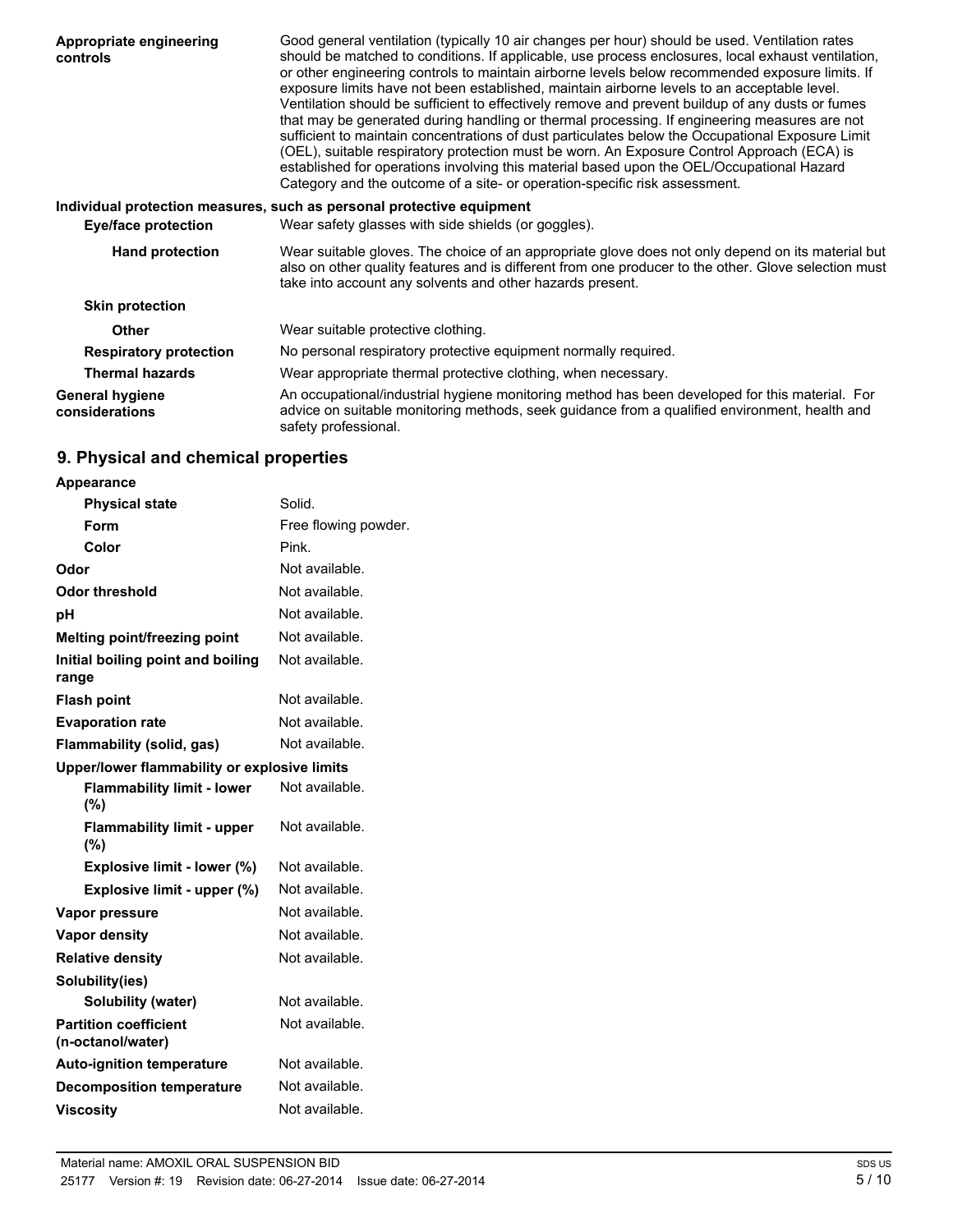### **10. Stability and reactivity**

| <b>Reactivity</b>                            | The product is stable and non-reactive under normal conditions of use, storage and transport.                                                                                                                            |
|----------------------------------------------|--------------------------------------------------------------------------------------------------------------------------------------------------------------------------------------------------------------------------|
| <b>Chemical stability</b>                    | Material is stable under normal conditions.                                                                                                                                                                              |
| <b>Possibility of hazardous</b><br>reactions | No dangerous reaction known under conditions of normal use.                                                                                                                                                              |
| <b>Conditions to avoid</b>                   | Keep away from heat, sparks and open flame. Contact with incompatible materials. Avoid<br>dispersal of dust in the air (i.e., clearing dust surfaces with compressed air). Minimize dust<br>generation and accumulation. |
| Incompatible materials                       | Strong oxidizing agents.                                                                                                                                                                                                 |
| <b>Hazardous decomposition</b><br>products   | Irritating and/or toxic fumes and gases may be emitted upon the products decomposition.                                                                                                                                  |

### **11. Toxicological information**

### **Information on likely routes of exposure**

| Ingestion                                                                          | Expected to be a low ingestion hazard. Health injuries are not known or expected under normal<br>use.                                                                                  |
|------------------------------------------------------------------------------------|----------------------------------------------------------------------------------------------------------------------------------------------------------------------------------------|
| <b>Inhalation</b>                                                                  | Health injuries are not known or expected under normal use.                                                                                                                            |
| <b>Skin contact</b>                                                                | Health injuries are not known or expected under normal use. May cause an allergic skin reaction.<br>May cause sensitization by skin contact.                                           |
| Eye contact                                                                        | Direct contact with eyes may cause temporary irritation.                                                                                                                               |
| Symptoms related to the<br>physical, chemical and<br>toxicological characteristics | Possible effects of overexposure in the workplace include: symptoms of hypersensitivity (such as<br>skin rash, hives, itching, and difficulty breathing), nausea, vomiting, diarrhoea. |

### **Information on toxicological effects**

**Acute toxicity** 

| Health injuries are not known or expected under normal use. |
|-------------------------------------------------------------|
|-------------------------------------------------------------|

| <b>Components</b>                                   | <b>Species</b>                                                                                                                            | <b>Test Results</b>                        |
|-----------------------------------------------------|-------------------------------------------------------------------------------------------------------------------------------------------|--------------------------------------------|
| AMOXICILLIN TRIHYDRATE (CAS 61336-70-7)             |                                                                                                                                           |                                            |
| Acute                                               |                                                                                                                                           |                                            |
| Oral                                                |                                                                                                                                           |                                            |
| LD50                                                | Rat                                                                                                                                       | > 2000 mg/kg                               |
| XANTHAN GUM (CAS 11138-66-2)                        |                                                                                                                                           |                                            |
| Acute                                               |                                                                                                                                           |                                            |
| Inhalation                                          |                                                                                                                                           |                                            |
| <b>LC50</b>                                         | Rat                                                                                                                                       | > 21 mg/l, 1 hour exposure                 |
| Oral                                                |                                                                                                                                           |                                            |
| LD50                                                | Rat                                                                                                                                       | > 5000 mg/kg                               |
|                                                     |                                                                                                                                           |                                            |
| Skin corrosion/irritation                           | * Estimates for product may be based on additional component data not shown.                                                              |                                            |
|                                                     | Health injuries are not known or expected under normal use.                                                                               |                                            |
| <b>Corrosivity</b><br><b>AMOXICILLIN TRIHYDRATE</b> |                                                                                                                                           | Acute dermal irritation                    |
|                                                     |                                                                                                                                           | <b>Result: Negative</b><br>Species: Rabbit |
| Serious eye damage/eye<br>irritation                | Direct contact with eyes may cause temporary irritation. Health injuries are not known or expected<br>under normal use.                   |                                            |
| Eye / Kay and Calandra class - Intact               |                                                                                                                                           |                                            |
| <b>AMOXICILLIN TRIHYDRATE</b>                       |                                                                                                                                           | Result: Minimal irritant                   |
|                                                     |                                                                                                                                           | Species: Rabbit<br>Recovery Period: 2 days |
| Respiratory or skin sensitization                   |                                                                                                                                           |                                            |
| <b>Respiratory sensitization</b>                    | May cause allergy or asthma symptoms or breathing difficulties if inhaled. Health injuries are not<br>known or expected under normal use. |                                            |
| <b>Skin sensitization</b>                           | May cause an allergic skin reaction. Health injuries are not known or expected under normal use.                                          |                                            |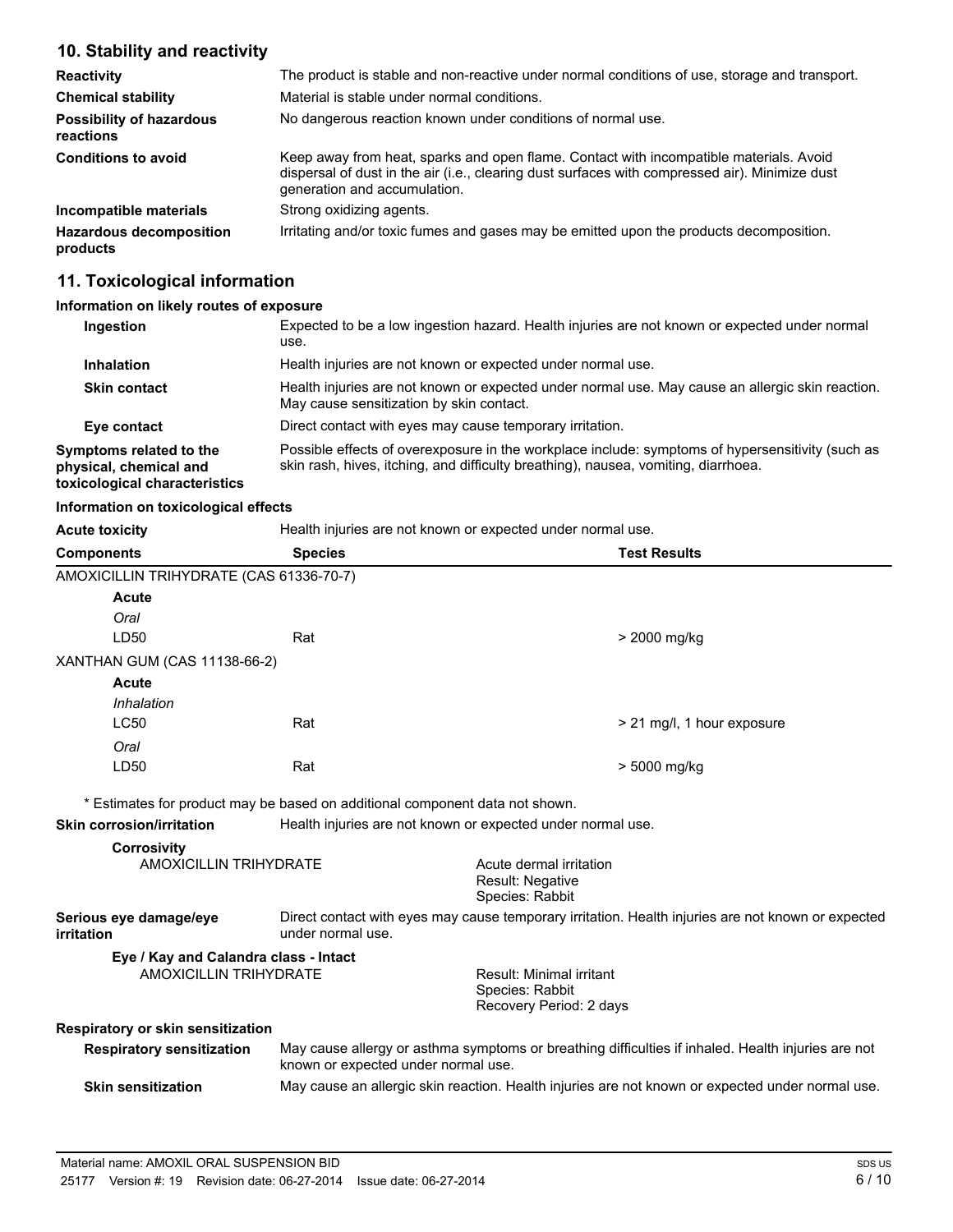| <b>Sensitization</b><br><b>AMOXICILLIN TRIHYDRATE</b>          |                                                                | Epidemiology<br><b>Result: Positive</b><br>Species: Human                                |
|----------------------------------------------------------------|----------------------------------------------------------------|------------------------------------------------------------------------------------------|
| Germ cell mutagenicity                                         | mutagenic or genotoxic.                                        | No data available to indicate product or any components present at greater than 0.1% are |
| <b>Mutagenicity</b><br><b>AMOXICILLIN TRIHYDRATE</b>           |                                                                | GreenScreen<br>Result: Negative<br>Mouse Lymphoma Cell Assay<br>Result: Negative         |
| Carcinogenicity                                                | Health injuries are not known or expected under normal use.    |                                                                                          |
| <b>IARC Monographs. Overall Evaluation of Carcinogenicity</b>  |                                                                |                                                                                          |
| SILICON DIOXIDE (CAS 7631-86-9)<br>Not listed.                 | OSHA Specifically Regulated Substances (29 CFR 1910.1001-1050) | 3 Not classifiable as to carcinogenicity to humans.                                      |
| <b>Reproductive toxicity</b>                                   | Health injuries are not known or expected under normal use.    |                                                                                          |
| <b>Reproductivity</b><br><b>AMOXICILLIN TRIHYDRATE</b>         |                                                                | Fertility/foetal development, Rat and Mouse<br>Result: No effect                         |
| Specific target organ toxicity -<br>single exposure            | None known.                                                    |                                                                                          |
| Specific target organ toxicity -<br>repeated exposure          | None known.                                                    |                                                                                          |
| <b>Aspiration hazard</b>                                       | Not available.                                                 |                                                                                          |
| <b>Chronic effects</b><br>Prolonged inhalation may be harmful. |                                                                |                                                                                          |
|                                                                |                                                                |                                                                                          |

**Further information** Caution - Pharmaceutical agent.

### **12. Ecological information**

| <b>Ecotoxicity</b>                      | The product is not classified as environmentally hazardous. However, this does not exclude the<br>possibility that large or frequent spills can have a harmful or damaging effect on the environment. |                                                 |                                   |
|-----------------------------------------|-------------------------------------------------------------------------------------------------------------------------------------------------------------------------------------------------------|-------------------------------------------------|-----------------------------------|
| <b>Components</b>                       |                                                                                                                                                                                                       | <b>Species</b>                                  | <b>Test Results</b>               |
| AMOXICILLIN TRIHYDRATE (CAS 61336-70-7) |                                                                                                                                                                                                       |                                                 |                                   |
| <b>Aquatic</b>                          |                                                                                                                                                                                                       |                                                 |                                   |
| Acute                                   |                                                                                                                                                                                                       |                                                 |                                   |
| Algae                                   | <b>EC50</b>                                                                                                                                                                                           | Green algae (Selenastrum<br>capricornutum)      | 630 mg/l, 72 hours                |
|                                         | <b>NOEC</b>                                                                                                                                                                                           | Green algae (Selenastrum<br>capricornutum)      | 530 mg/l, 72 hours                |
| Crustacea                               | <b>EC50</b>                                                                                                                                                                                           | Water flea (Daphnia magna)                      | > 2300 mg/l, 48 hours Static test |
|                                         | <b>NOEC</b>                                                                                                                                                                                           | Water flea (Daphnia magna)                      | 2300 mg/l, 48 hours Static test   |
| Fish                                    | <b>EC50</b>                                                                                                                                                                                           | Bluegill sunfish (Adult Lepomis<br>macrochirus) | > 930 mg/l, 96 hours Static test  |
|                                         |                                                                                                                                                                                                       | Rainbow trout (Adult Oncorhyncus<br>mykiss)     | > 1000 mg/l, 96 hours Static test |
|                                         | <b>NOEC</b>                                                                                                                                                                                           | Bluegill sunfish (Adult Lepomis<br>macrochirus) | 930 mg/l, 96 hours Static test    |
|                                         |                                                                                                                                                                                                       | Rainbow trout (Adult Oncorhyncus<br>mykiss)     | 1000 mg/l, 96 hours Static test   |
| SILICON DIOXIDE (CAS 7631-86-9)         |                                                                                                                                                                                                       |                                                 |                                   |
| <b>Aquatic</b>                          |                                                                                                                                                                                                       |                                                 |                                   |
| Acute                                   |                                                                                                                                                                                                       |                                                 |                                   |
| Algae                                   | <b>EC50</b>                                                                                                                                                                                           | Green algae (Selenastrum<br>capricornutum)      | 440 mg/l, 72 hours                |
|                                         | <b>NOEC</b>                                                                                                                                                                                           | Green algae (Selenastrum<br>capricornutum)      | 60 mg/l, 72 hours                 |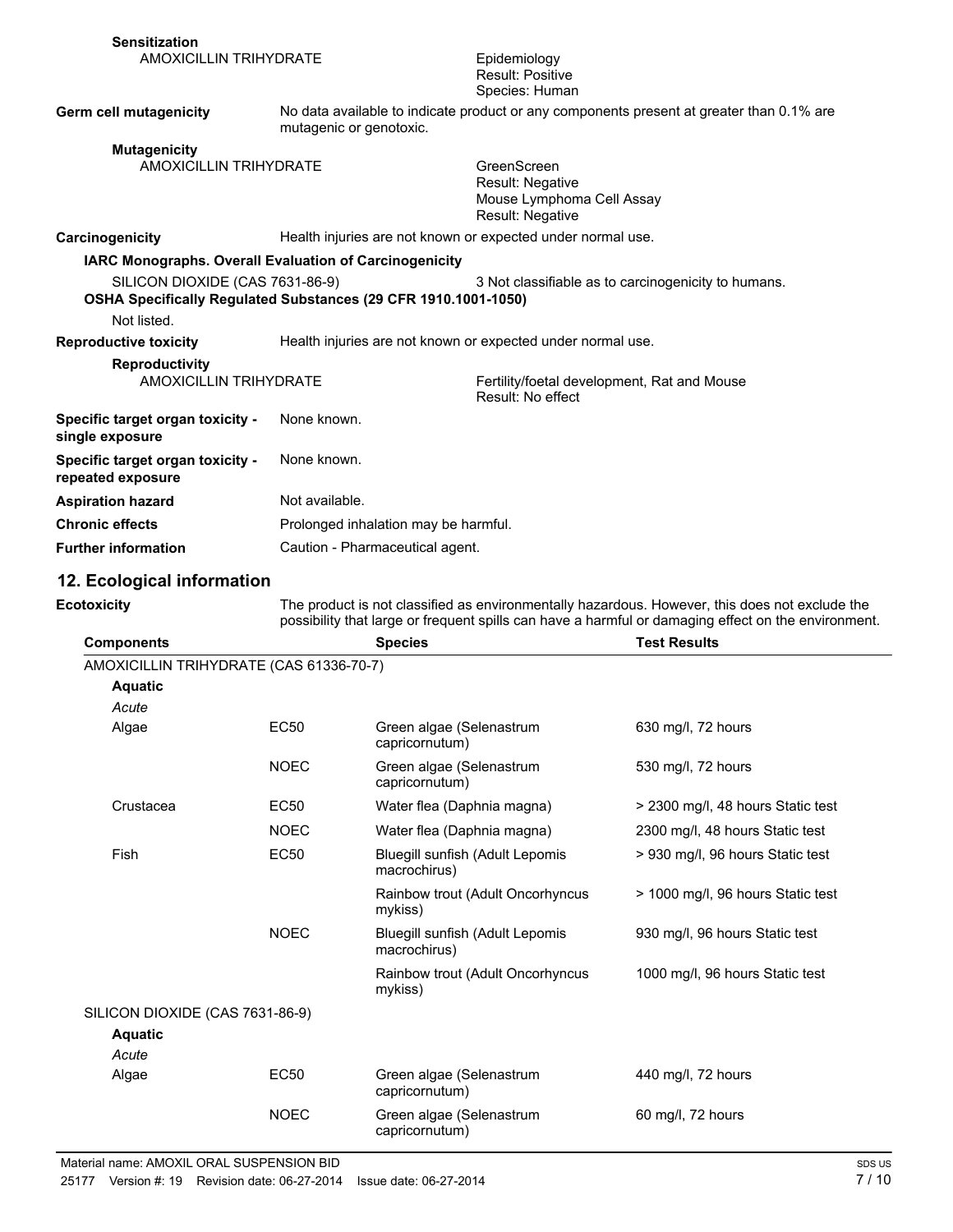| <b>Components</b>                                                                                     |                                                                                                                   | <b>Species</b>             |                                                                    | <b>Test Results</b>                                                                                                                                                                         |
|-------------------------------------------------------------------------------------------------------|-------------------------------------------------------------------------------------------------------------------|----------------------------|--------------------------------------------------------------------|---------------------------------------------------------------------------------------------------------------------------------------------------------------------------------------------|
| Crustacea                                                                                             | EC50                                                                                                              | Water flea (Daphnia magna) |                                                                    | > 10000 mg/l, 24 hours Static test                                                                                                                                                          |
| Fish                                                                                                  | EC50                                                                                                              |                            | Common carp (Juvenile Cyprinus carpio) > 10000 mg/l, 72 hours      |                                                                                                                                                                                             |
|                                                                                                       |                                                                                                                   |                            | Zebra fish (Adult Brachydanio rerio)                               | 5000 mg/l, 96 hours Static test                                                                                                                                                             |
| Microtox                                                                                              | EC50                                                                                                              | Microtox                   |                                                                    | 8700 mg/l, 15 minutes                                                                                                                                                                       |
| SODIUM BENZOATE (CAS 532-32-1)                                                                        |                                                                                                                   |                            |                                                                    |                                                                                                                                                                                             |
| <b>Aquatic</b>                                                                                        |                                                                                                                   |                            |                                                                    |                                                                                                                                                                                             |
| Acute                                                                                                 |                                                                                                                   |                            |                                                                    |                                                                                                                                                                                             |
| Crustacea                                                                                             | EC50                                                                                                              | Water flea (Daphnia magna) |                                                                    | > 100 mg/L, 96 hours Static test                                                                                                                                                            |
| Fish                                                                                                  | <b>EC50</b>                                                                                                       | promelas)                  | Fathead minnow (Juvenile Pimephales                                | 484 mg/L, 96 hours Flow-through test                                                                                                                                                        |
| XANTHAN GUM (CAS 11138-66-2)                                                                          |                                                                                                                   |                            |                                                                    |                                                                                                                                                                                             |
| <b>Aquatic</b>                                                                                        |                                                                                                                   |                            |                                                                    |                                                                                                                                                                                             |
| Acute                                                                                                 |                                                                                                                   |                            |                                                                    |                                                                                                                                                                                             |
| Fish                                                                                                  | <b>EC50</b>                                                                                                       | mykiss)                    | Rainbow trout (Adult Oncorhyncus                                   | 420 mg/l, 96 hours Static test                                                                                                                                                              |
| * Estimates for product may be based on additional component data not shown.                          |                                                                                                                   |                            |                                                                    |                                                                                                                                                                                             |
| Persistence and degradability                                                                         |                                                                                                                   |                            | No data is available on the degradability of this product.         |                                                                                                                                                                                             |
| <b>Hydrolysis</b><br>Half-life (Hydrolysis-neutral)                                                   |                                                                                                                   |                            |                                                                    |                                                                                                                                                                                             |
| <b>AMOXICILLIN TRIHYDRATE</b>                                                                         |                                                                                                                   |                            | 50 - 113 Days Measured                                             |                                                                                                                                                                                             |
| <b>Biodegradability</b><br>Percent degradation (Aerobic biodegradation-inherent)                      |                                                                                                                   |                            |                                                                    |                                                                                                                                                                                             |
| <b>AMOXICILLIN TRIHYDRATE</b>                                                                         |                                                                                                                   |                            | 88 %, 28 days Zahn-Wellens, Activated sludge                       |                                                                                                                                                                                             |
| <b>SUCROSE</b>                                                                                        |                                                                                                                   |                            | 69 % BOD5                                                          |                                                                                                                                                                                             |
| Percent degradation (Anaerobic biodegradation)<br>SODIUM BENZOATE                                     |                                                                                                                   |                            | Residential/Industrial                                             | 93 %, 7 days Other degradation test system, Mixed                                                                                                                                           |
| <b>Bioaccumulative potential</b>                                                                      | No data available.                                                                                                |                            |                                                                    |                                                                                                                                                                                             |
| Partition coefficient n-octanol / water (log Kow)<br><b>AMOXICILLIN TRIHYDRATE</b><br>SODIUM BENZOATE |                                                                                                                   |                            | $-1.56$<br>1.89                                                    |                                                                                                                                                                                             |
| <b>SUCROSE</b>                                                                                        |                                                                                                                   |                            | $-3$                                                               |                                                                                                                                                                                             |
| <b>Mobility in soil</b>                                                                               | No data available.                                                                                                |                            |                                                                    |                                                                                                                                                                                             |
| <b>Adsorption</b><br>Sludge/biomass distribution coefficient - log Kd                                 |                                                                                                                   |                            |                                                                    |                                                                                                                                                                                             |
| <b>AMOXICILLIN TRIHYDRATE</b>                                                                         |                                                                                                                   |                            | -0.17 Estimated                                                    |                                                                                                                                                                                             |
| Soil/sediment sorption - log Koc<br>SODIUM BENZOATE                                                   |                                                                                                                   |                            | 1.16 Calculated                                                    |                                                                                                                                                                                             |
| <b>Mobility in general</b>                                                                            |                                                                                                                   |                            |                                                                    |                                                                                                                                                                                             |
| <b>Volatility</b>                                                                                     |                                                                                                                   |                            |                                                                    |                                                                                                                                                                                             |
| Henry's law                                                                                           |                                                                                                                   |                            |                                                                    |                                                                                                                                                                                             |
| AMOXICILLIN TRIHYDRATE<br><b>SUCROSE</b>                                                              |                                                                                                                   |                            | 0 atm m <sup>^3</sup> /mol Calculated<br>< 0 atm m^3/mol Estimated |                                                                                                                                                                                             |
| Other adverse effects                                                                                 | Not available.                                                                                                    |                            |                                                                    |                                                                                                                                                                                             |
| 13. Disposal considerations                                                                           |                                                                                                                   |                            |                                                                    |                                                                                                                                                                                             |
| <b>Disposal instructions</b>                                                                          |                                                                                                                   |                            |                                                                    | Collect and reclaim or dispose in sealed containers at licensed waste disposal site. Dispose of<br>contents/container in accordance with local/regional/national/international regulations. |
| <b>Local disposal regulations</b>                                                                     |                                                                                                                   |                            | Dispose in accordance with all applicable regulations.             |                                                                                                                                                                                             |
| <b>Hazardous waste code</b>                                                                           | The waste code should be assigned in discussion between the user, the producer and the waste<br>disposal company. |                            |                                                                    |                                                                                                                                                                                             |
| Waste from residues / unused<br>products                                                              | Disposal instructions).                                                                                           |                            |                                                                    | Dispose of in accordance with local regulations. Empty containers or liners may retain some<br>product residues. This material and its container must be disposed of in a safe manner (see: |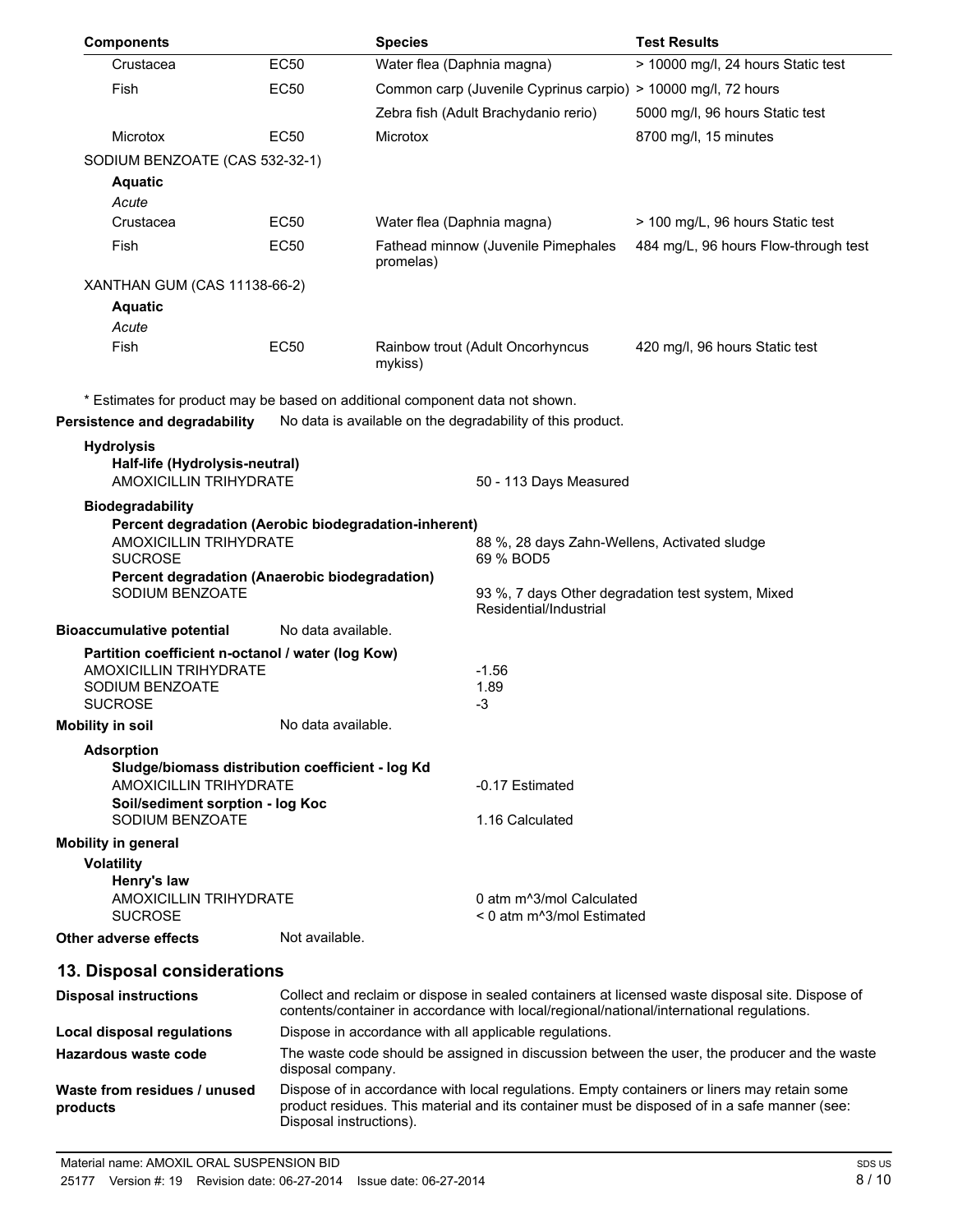**Contaminated packaging** Empty containers should be taken to an approved waste handling site for recycling or disposal. Since emptied containers may retain product residue, follow label warnings even after container is emptied.

### **14. Transport information**

#### **DOT**

Not regulated as a dangerous good.

#### **IATA**

Not regulated as dangerous goods.

#### **IMDG**

Not regulated as dangerous goods.

**Transport in bulk according to** Not applicable. **Annex II of MARPOL 73/78 and the IBC Code**

### **15. Regulatory information**

**US federal regulations** One or more components are not listed on TSCA. This product is not known to be a "Hazardous Chemical" as defined by the OSHA Hazard Communication Standard, 29 CFR 1910.1200. **TSCA Section 12(b) Export Notification (40 CFR 707, Subpt. D)** Not regulated. **CERCLA Hazardous Substance List (40 CFR 302.4)** Not listed. **SARA 304 Emergency release notification** Not regulated. **OSHA Specifically Regulated Substances (29 CFR 1910.1001-1050)** Not listed. **Superfund Amendments and Reauthorization Act of 1986 (SARA) Hazard categories** Immediate Hazard - Yes

Delayed Hazard - No Fire Hazard - Yes Pressure Hazard - No Reactivity Hazard - No

### **SARA 302 Extremely hazardous substance**

Not listed.

**SARA 311/312 Hazardous chemical** No

**SARA 313 (TRI reporting)** Not regulated.

#### **Other federal regulations**

**Clean Air Act (CAA) Section 112 Hazardous Air Pollutants (HAPs) List**

Not regulated.

**Clean Air Act (CAA) Section 112(r) Accidental Release Prevention (40 CFR 68.130)**

Not regulated.

**Safe Drinking Water Act (SDWA)** Not regulated.

#### **US state regulations**

### **US. Massachusetts RTK - Substance List**

SILICON DIOXIDE (CAS 7631-86-9) SUCROSE (CAS 57-50-1)

### **US. New Jersey Worker and Community Right-to-Know Act**

SILICON DIOXIDE (CAS 7631-86-9)

### **US. Pennsylvania Worker and Community Right-to-Know Law**

SILICON DIOXIDE (CAS 7631-86-9) SUCROSE (CAS 57-50-1)

**US. Rhode Island RTK**

```
Not regulated.
```